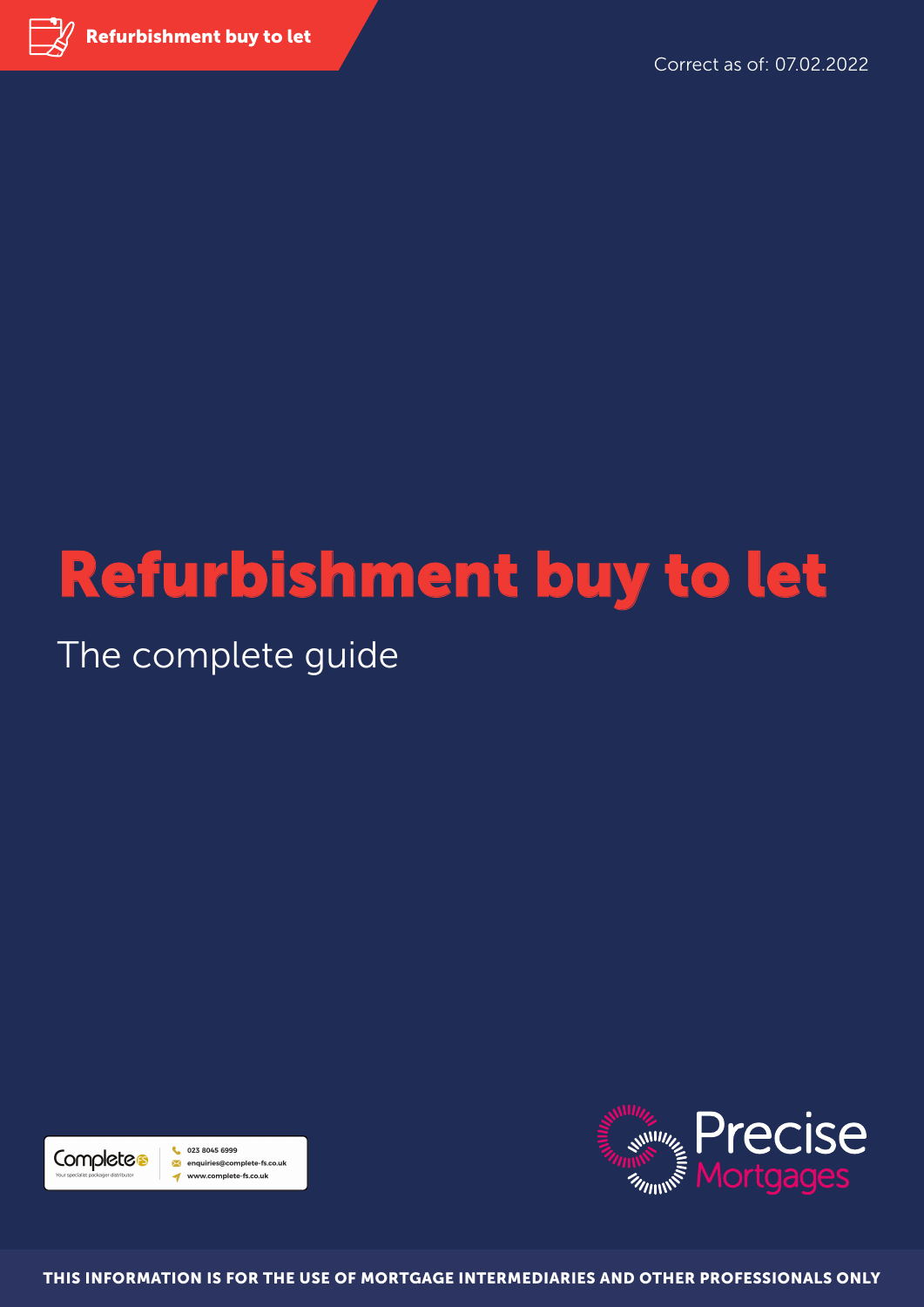Page 2 of 8

Our refurbishment buy to let proposition offers your customer the best of both worlds when financing a refurbishment project - the flexibility of bridging finance with the security of a long term mortgage once the property has been refurbished.

| <b>Bridging finance</b>                       |                                  | <b>Buy to let mortgages</b>                   |
|-----------------------------------------------|----------------------------------|-----------------------------------------------|
| Up to 75% LTV                                 | <b>Maximum LTV</b>               | Up to 75% LTV                                 |
| 6 months                                      | <b>Maximum term</b>              | 35 years                                      |
| <b>Minimum: £50,000</b>                       |                                  | <b>Minimum: £40,000</b>                       |
| <b>Maximum: £1,000,000</b>                    | <b>Loan amount</b>               | Maximum: £3m (£1m HMO)                        |
| £75,000 (£100,000 in London)                  |                                  | £50,000 (£150,000 in London)                  |
| <b>HMOs: £100,000</b><br>(£250,000 in London) | <b>Minimum</b><br>property value | <b>HMOs: £100,000</b><br>(£250,000 in London) |
| 0.47% per month                               | <b>Rates from</b>                | 3.14%                                         |

#### Key features

- $\cdot$  We offer the surety of an exit onto a buy to let mortgage at the time of application (providing there is no change in circumstances and the property meets the expected valuation following refurbishment).
- Our underwriters will be on hand to help throughout the process, from keying the case for you, through to offering you expert assistance when you need it.
- $\cdot$  The buy to let mortgage product chosen will remain available whilst the buy to let mortgage offer is valid, allowing customers the security of knowing what their monthly repayments will be once the refurbishment is complete.
- $\cdot$  No mortgage repayments required whilst works are being completed.
- $\cdot$  One application which we'll key for you, one valuer for both the bridging finance and the buy to let, one conveyancer and two procuration fees.

#### Ideal for:



Properties needing works to meet minimum EPC rating, such as boiler replacement.



Properties purchased at auction that require light refurbishment to be acceptable for mortgage purposes.



Landlords choosing to refurbish in order to maximise the rental yield of their property.



Landlords looking to change the use of a garage or loft to a habitable room.



Landlords looking to change the use of a property to, or from, a small HMO (maximum 6 bedrooms).

Customers must be confident they can complete any refurbishment work within the buy to let offer validity period (6 months from the initial valuation).

Properties where the proposed works require would be classed as heavy refurbishment are not currently accepted.

Our simple two-step calculator will indicate to you how our 關 refurbishment buy to let product works, click here to view.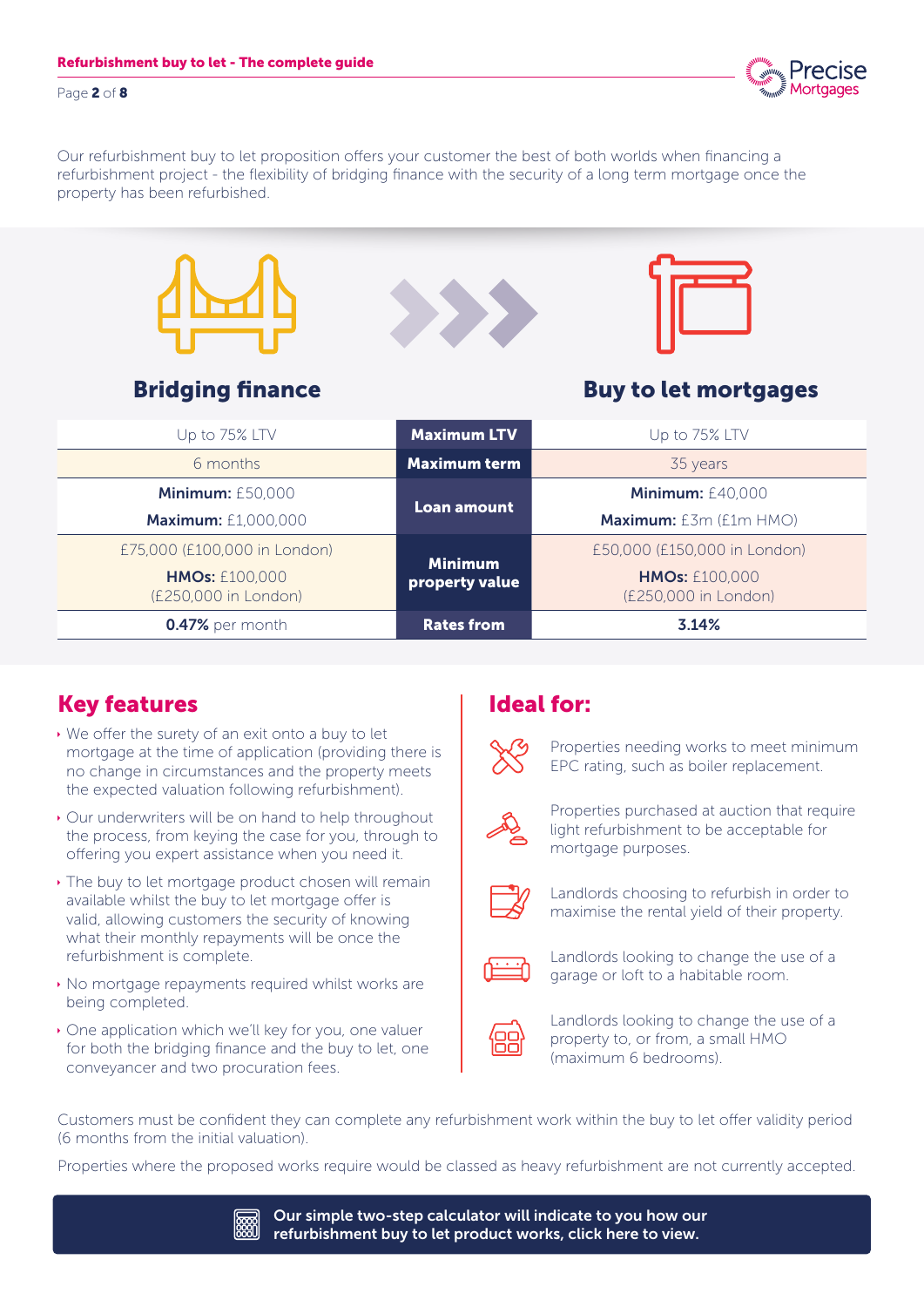Page 4 of 8



### Products

| <b>Bridging finance</b>                              |                |                |                |                | <b>REFURBISHMENT</b>            |
|------------------------------------------------------|----------------|----------------|----------------|----------------|---------------------------------|
|                                                      | <b>55% LTV</b> | <b>65% LTV</b> | <b>70% LTV</b> | <b>75% LTV</b> | <b>Facility fee/product fee</b> |
| <b>Bridging element</b><br>(all rates are per month) | 0.47%          | 0.57%          | 0.67%          | 0.75%          | 0.75%                           |
| Once refurbishment is complete, buy to let exit:     |                |                |                |                | <b>BUY TO LET EXIT</b>          |

### Buy to let mortgages - Tier 1

| Acceptable adverse                                      | Loan amount/LTV limits     |
|---------------------------------------------------------|----------------------------|
| <b>Defaults:</b> 0 in 72 months                         | Minimum loan size: £40,000 |
| $CCJs: 0$ in 72 months                                  | <b>Maximum loan size:</b>  |
| <b>Missed mortgage/secured payments:</b> 0 in 36 months | £3,000,000 - 60%           |
| Unsecured loan arrears:                                 | £1,000,000 - 70%           |
| 1 in 12 months, 2 in 36 months (worst status)           | £750,000 - 75%             |

| LTV. | <b>Product</b><br>type | Rate  | <b>Product</b><br><b>fee</b> | <b>ERC</b>                                                 | <b>Reversion</b><br>rate | <b>Assessment</b><br>rate* | <b>Product code</b> |
|------|------------------------|-------|------------------------------|------------------------------------------------------------|--------------------------|----------------------------|---------------------|
| 75%  | 2 year fixed           | 3.14% | 2.00%                        | 4% in year 1,<br>3% in year 2                              | $BBR + 5.40%$            | 5.90%                      | RBM06 (CORE)        |
|      |                        |       |                              |                                                            |                          |                            | RBM08 (LTD CO)      |
|      | 5 year fixed           | 3.49% |                              | 4% in years 1 and 2<br>3% in years 3 and 4<br>2% in year 5 |                          | 3.49%                      | RBM07 (CORE)        |
|      |                        |       |                              |                                                            |                          |                            | RBM09 (LTD CO)      |

All buy to let mortgage products feature a refund of the bridging finance redemption administration fee of £40. This is covered as part of the £114 cashback paid on completion of the buy to let mortgage.

\*Assessment rate

Short-term fixed rates: Higher of pay rate +2%, or reversion rate, minimum 5.50% **5 year+ fixed rates: Pay rate**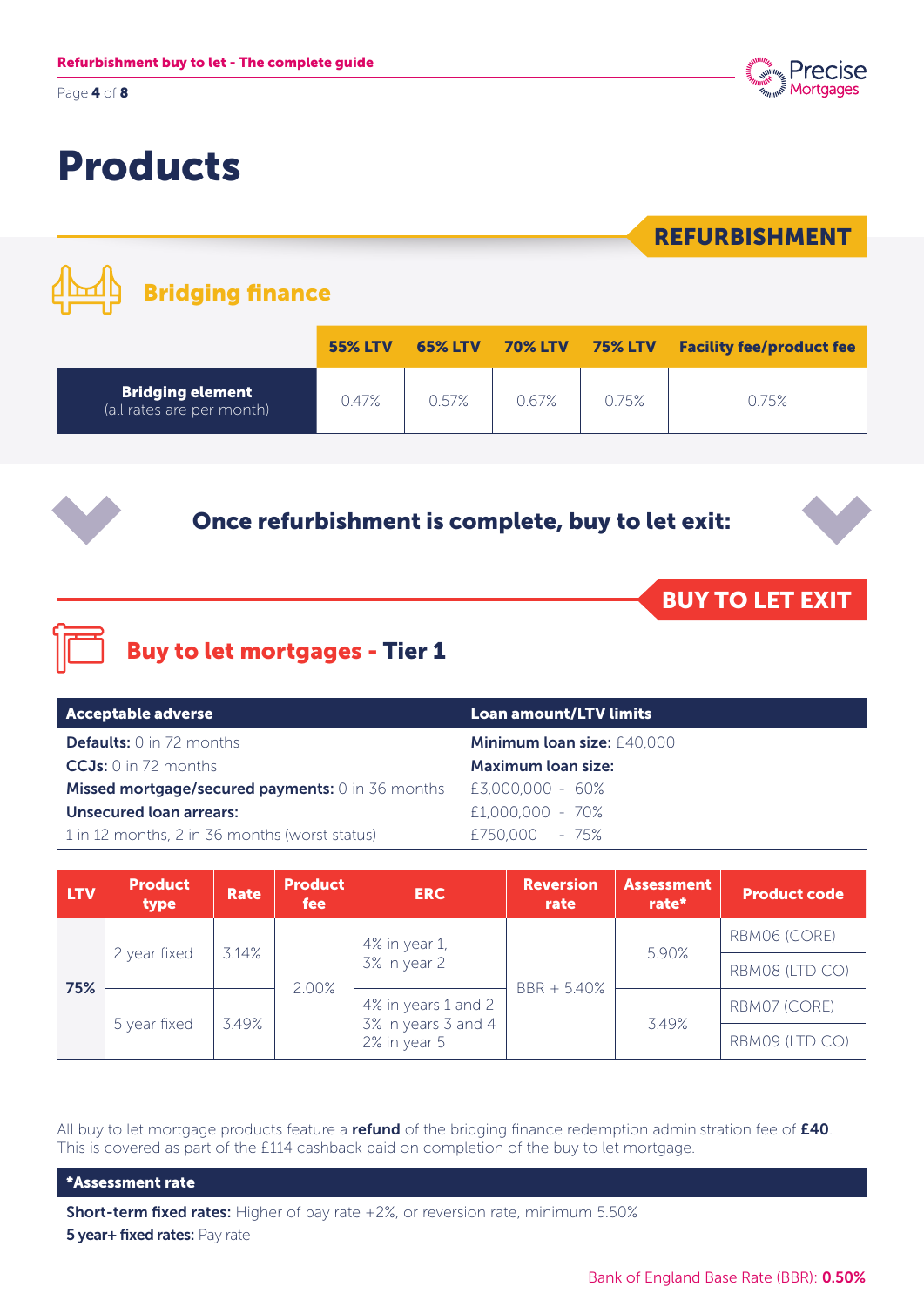Page 5 of 8



BUY TO LET EXIT

#### Buy to let mortgages - Tier 2

| Acceptable adverse                               | <b>Loan amount/LTV limits</b> |
|--------------------------------------------------|-------------------------------|
| <b>Defaults:</b> $0$ in 24 months                | Minimum loan size: £40,000    |
| $CCJs$ : 0 in 24 months                          | <b>Maximum loan size:</b>     |
| Missed mortgage/secured payments: 0 in 36 months | E1,000,000 - 70%              |
| <b>Unsecured loan arrears:</b>                   | £750,000 - 75%                |
| 1 in 12 months, 2 in 36 months (worst status)    |                               |

| <b>LTV</b> | <b>Product</b><br>type | Rate  | <b>Product</b><br>fee | <b>ERC</b>                                                 | <b>Reversion</b><br>rate | <b>Assessment</b><br>rate* | <b>Product code</b> |
|------------|------------------------|-------|-----------------------|------------------------------------------------------------|--------------------------|----------------------------|---------------------|
| 75%        | 2 year fixed           | 3.24% | 2.00%                 | 4% in year 1,                                              | $BBR + 5.40%$            | 5.90%                      | RBM14 (CORE)        |
|            |                        |       |                       | 3% in year 2                                               |                          |                            | RBM16 (LTD CO)      |
|            | 5 year fixed           | 3.59% |                       | 4% in years 1 and 2<br>3% in years 3 and 4<br>2% in year 5 |                          | 3.59%                      | RBM15 (CORE)        |
|            |                        |       |                       |                                                            |                          |                            | RBM17 (LTD CO)      |

All buy to let mortgage products feature a refund of the bridging finance redemption administration fee of £40. This is covered as part of the £114 cashback paid on completion of the buy to let mortgage.

\*Assessment rate

Short-term fixed rates: Higher of pay rate +2%, or reversion rate, minimum 5.50% **5 year+ fixed rates: Pay rate**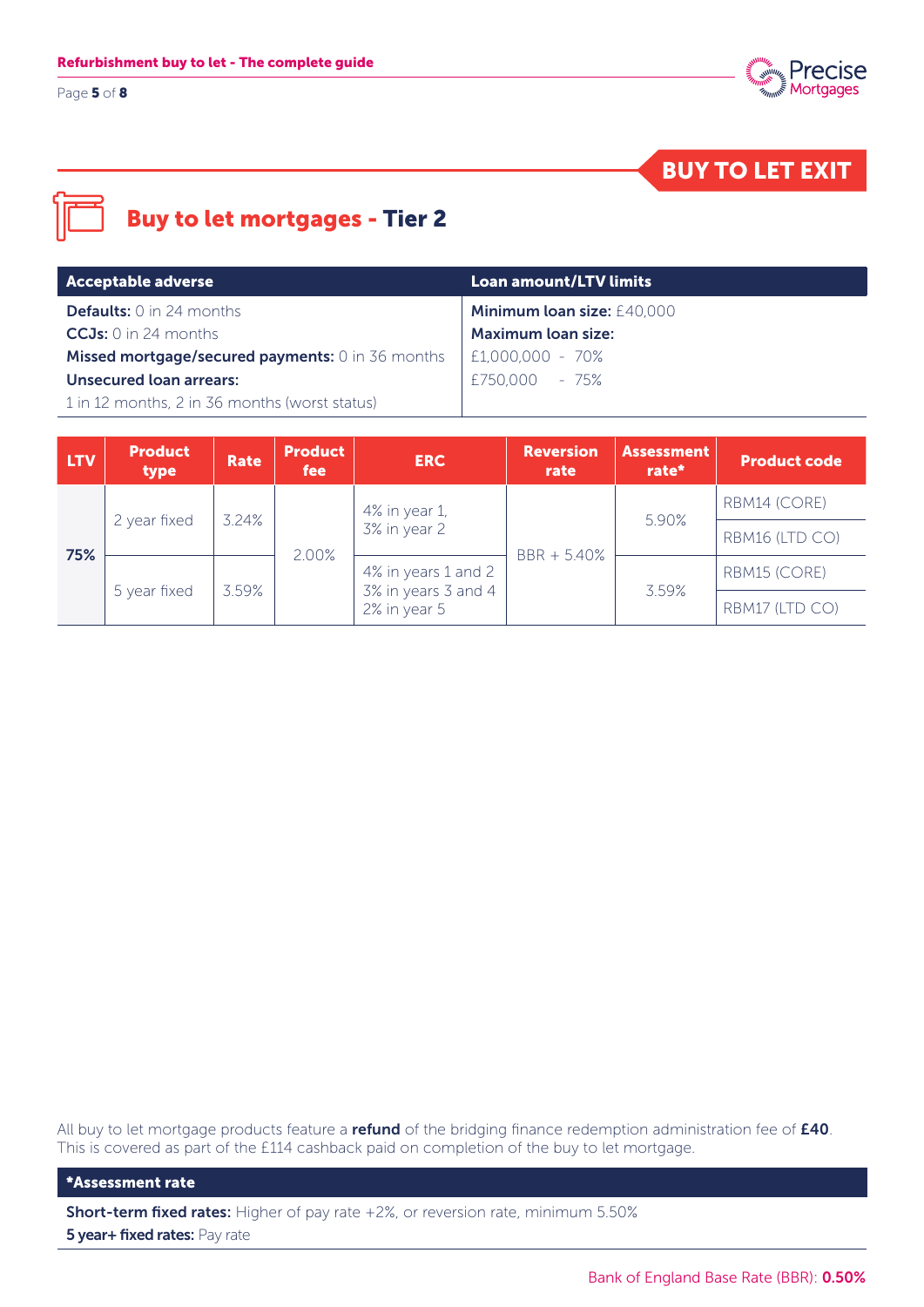Page 6 of 8



BUY TO LET EXIT



#### Buy to let mortgages HMO - Tier 1

| <b>Acceptable adverse</b>                               | <b>Loan amount/LTV limits</b> |
|---------------------------------------------------------|-------------------------------|
| <b>Defaults:</b> 0 in 72 months                         | Minimum loan size: £40,000    |
| $CCJs$ : 0 in 72 months                                 | <b>Maximum loan size:</b>     |
| <b>Missed mortgage/secured payments:</b> 0 in 36 months | $  E1,000,000 - 70%$          |
| <b>Unsecured loan arrears:</b>                          | £750,000 - 75%                |
| 1 in 12 months, 2 in 36 months (worst status)           |                               |

| <b>LTV</b> | <b>Product</b><br>type | Rate  | <b>Product</b><br><i>fee</i> | <b>ERC</b>                                                 | <b>Reversion</b><br>rate | <b>Assessment</b><br>rate* | <b>Product code</b>   |
|------------|------------------------|-------|------------------------------|------------------------------------------------------------|--------------------------|----------------------------|-----------------------|
| 75%        | 2 year fixed           |       |                              | 4% in year 1,                                              | BBR + 5.40%              | 5.90%                      | RBM10 (HMO)           |
|            |                        | 3.44% |                              | 3% in year 2                                               |                          |                            | RBM12 (LTD CO<br>HMO) |
|            | 5 year fixed           | 3.74% | 2.00%                        | 4% in years 1 and 2<br>3% in years 3 and 4<br>2% in year 5 |                          | 3.74%                      | RBM11 (HMO)           |
|            |                        |       |                              |                                                            |                          |                            | RBM13 (LTD CO<br>HMO) |

#### Buy to let mortgages HMO - Tier 2

| <b>Acceptable adverse</b>                               | Loan amount/LTV limits     |
|---------------------------------------------------------|----------------------------|
| <b>Defaults:</b> $0$ in 24 months                       | Minimum loan size: £40,000 |
| $CCJs: 0$ in 24 months                                  | <b>Maximum loan size:</b>  |
| <b>Missed mortgage/secured payments:</b> 0 in 36 months | $ E1,000,000 - 70%$        |
| <b>Unsecured loan arrears:</b>                          | £750,000 - 75%             |
| 1 in 12 months, 2 in 36 months (worst status)           |                            |

| <b>LTV</b> | <b>Product</b><br>type | <b>Rate</b> | <b>Product</b><br>fee | <b>ERC</b>                                                 | <b>Reversion</b><br>rate | <b>Assessment</b><br>rate* | <b>Product code</b>   |
|------------|------------------------|-------------|-----------------------|------------------------------------------------------------|--------------------------|----------------------------|-----------------------|
| 75%        | 2 year fixed           |             |                       | 4% in year 1,<br>3% in year 2                              |                          | 5.90%                      | RBM18 (HMO)           |
|            |                        | 3.54%       |                       |                                                            |                          |                            | RBM20 (LTD CO<br>HMO) |
|            | 5 year fixed           | 3.84%       | 2.00%                 | 4% in years 1 and 2<br>3% in years 3 and 4<br>2% in year 5 | BBR + 5.40%              | 3.84%                      | RBM19 (HMO)           |
|            |                        |             |                       |                                                            |                          |                            | RBM21 (LTD CO<br>HMO) |

All buy to let mortgage products feature a refund of the bridging finance redemption administration fee of £40. This is covered as part of the £114 cashback paid on completion of the buy to let mortgage.

#### \*Assessment rate

Short-term fixed rates: Higher of pay rate +2%, or reversion rate, minimum 5.50% **5 year+ fixed rates: Pay rate**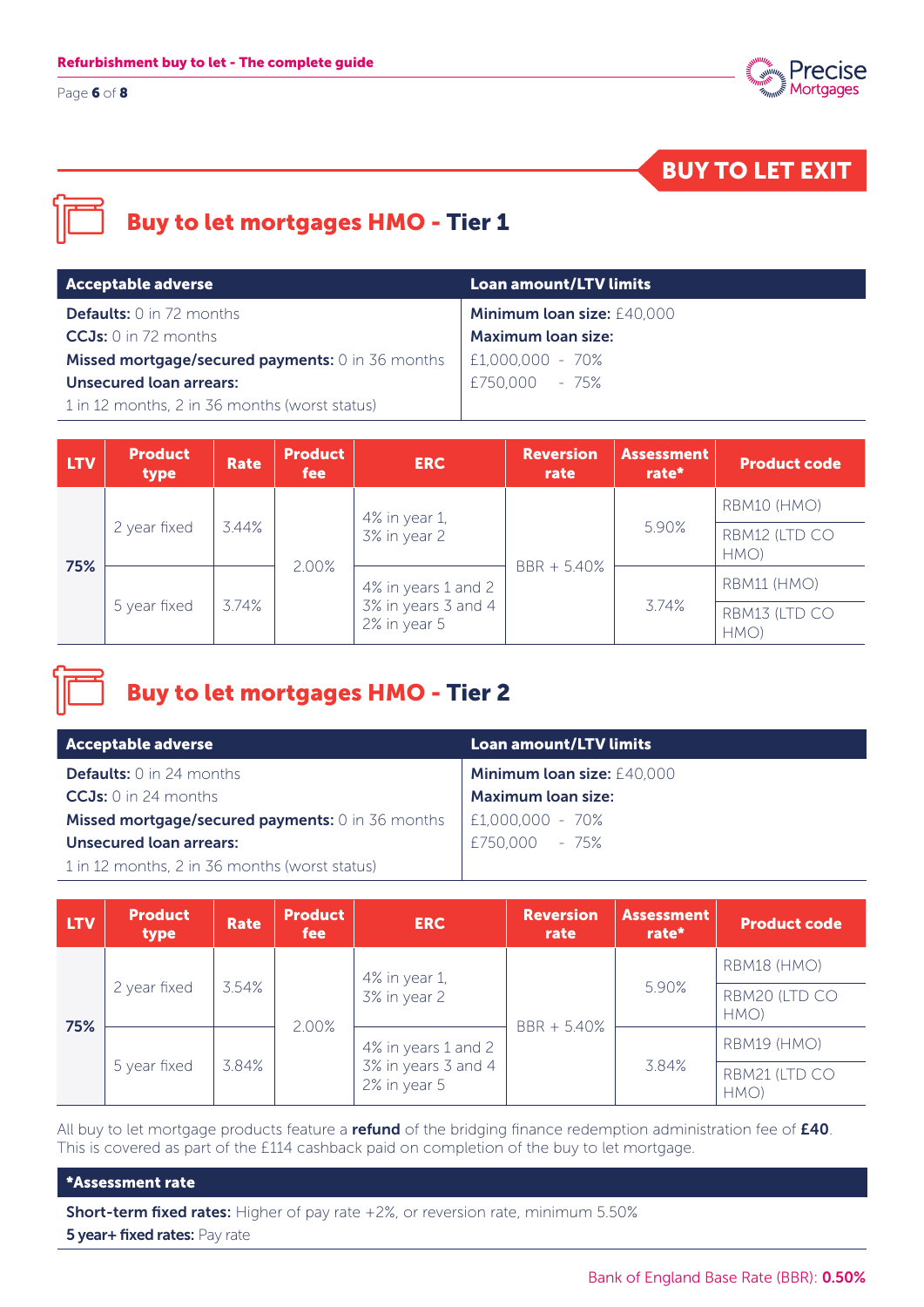Page **7** of 8



### Fees

Payable at initial application:

|           | <b>Purchase price or</b><br>estimated value (up to) | Refurbishment buy to let | HMO refurbishment buy to let |
|-----------|-----------------------------------------------------|--------------------------|------------------------------|
|           | £100,000                                            | £515                     | £750                         |
|           | £150,000                                            | £550                     | £750                         |
|           | £200,000                                            | £585                     | £765                         |
|           | £300,000                                            | £610                     | £835                         |
| fees      | £400,000                                            | £635                     | £895                         |
|           | £500,000                                            | £680                     | £955                         |
| Valuation | £600,000                                            | £730                     | £1,020                       |
|           | £700,000                                            | £780                     | £1,080                       |
|           | £800,000                                            | £835                     | £1,190                       |
|           | £900,000                                            | £890                     | £1,265                       |
|           | £1,000,000                                          | £985                     | £1,335                       |
|           | £1,000,000 plus                                     | Contact us               | Contact us                   |

The valuation fees detailed above include a £250 valuation assessment fee and cover the initial valuation and one re-inspection once the works are complete.

Once a valuation has been carried out the valuation fee is non-refundable. In all instances the valuation will be carried out on behalf of Precise Mortgages. All of the valuation fees above are inclusive of VAT (where applicable).



#### Payable at completion of the bridging finance:

- **Example:** Facility fee/product fee: 0.75%
- **Refurbishment assessment fee: £295**
- **Telegraphic transfer fee: £25**



#### Payable at completion of the buy to let mortgage:

- $\rightarrow$  Bridging finance redemption administration fee: £40
- $\overline{\cdot}$  This fee is then refunded as part of the £114 cashback which is paid as part of the buy to let mortgage product
- **Buy to let mortgage product fee:** varies by product